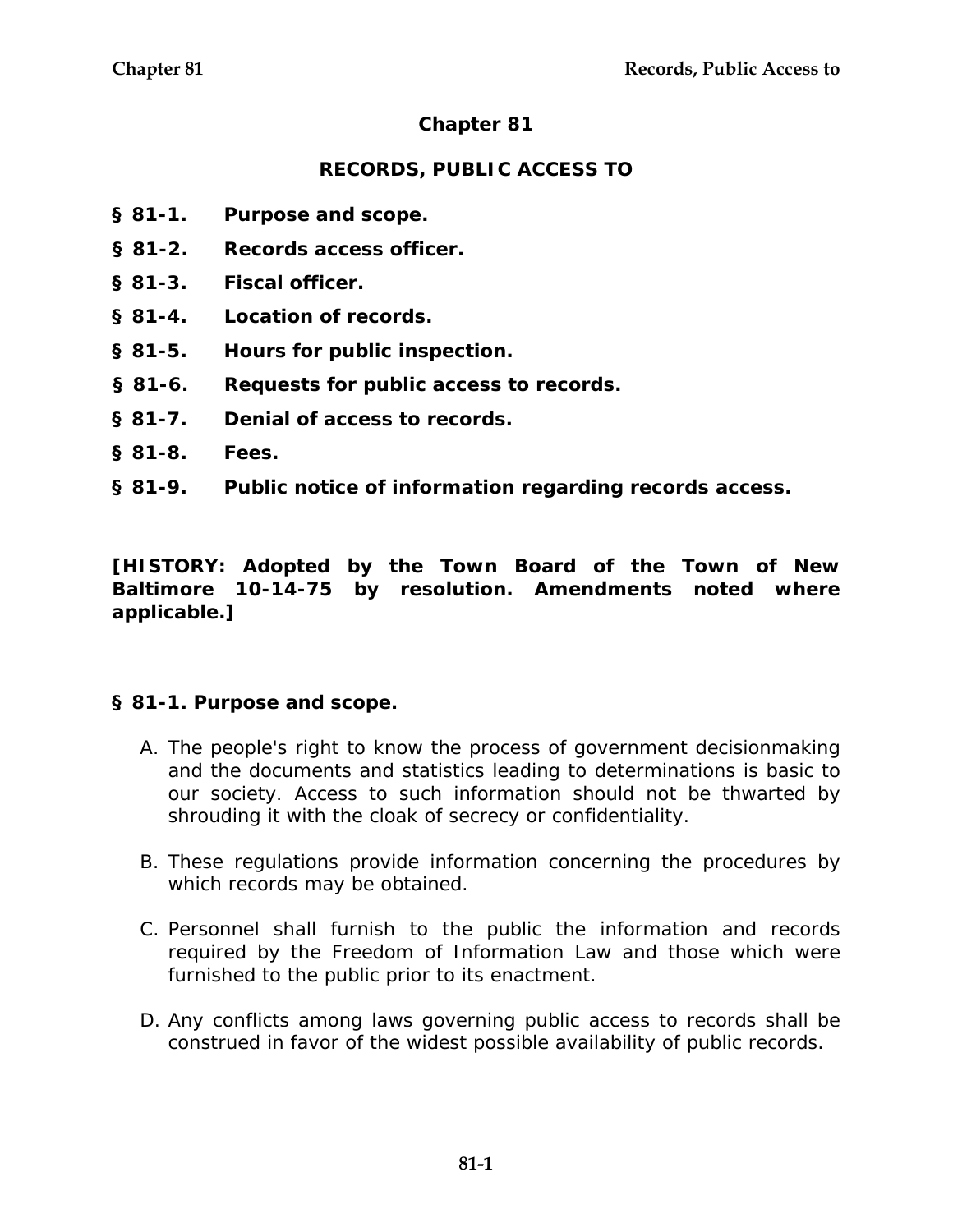$\overline{a}$ 

# **§ 81-2. Records access officer.**

- A. The Town Supervisor is responsible for ensuring compliance with the regulations herein and designates the following persons as records access officers.<sup>[1](#page-1-0)</sup>
- B. Records access officers are responsible for ensuring appropriate agency response to public requests for access to records. However, the public shall not be denied access to records through officials who have in the past been authorized to make records or information available.
- C. Records access officers shall assure that personnel:
	- (1) Maintain an up-to-date subject matter list.
	- (2) Assist the requester in identifying requested records, if necessary.
	- (3) Upon locating the records, take one (1) of the following actions in accordance with § 81-6B:
		- (a) Make records promptly available for inspection; or
		- (b) Deny access to the records in whole or in part and explain in writing the reasons therefor.
	- (4) Upon request for copies of records:
		- (a) Make a copy available upon payment of or offer to pay established fees, if any, in accordance with § 81-8; or
		- (b) Permit the requester to copy those records.
	- (5) Upon request, certify that a transcript is a true copy of. records copied.
	- (6) Upon failure to locate records, certify that:
		- (a) The Town of New Baltimore is not the legal custodian for such records; or

<span id="page-1-0"></span> $1$  The name(s) of the designated records access officer(s) is on file in the Office of the Town Clerk.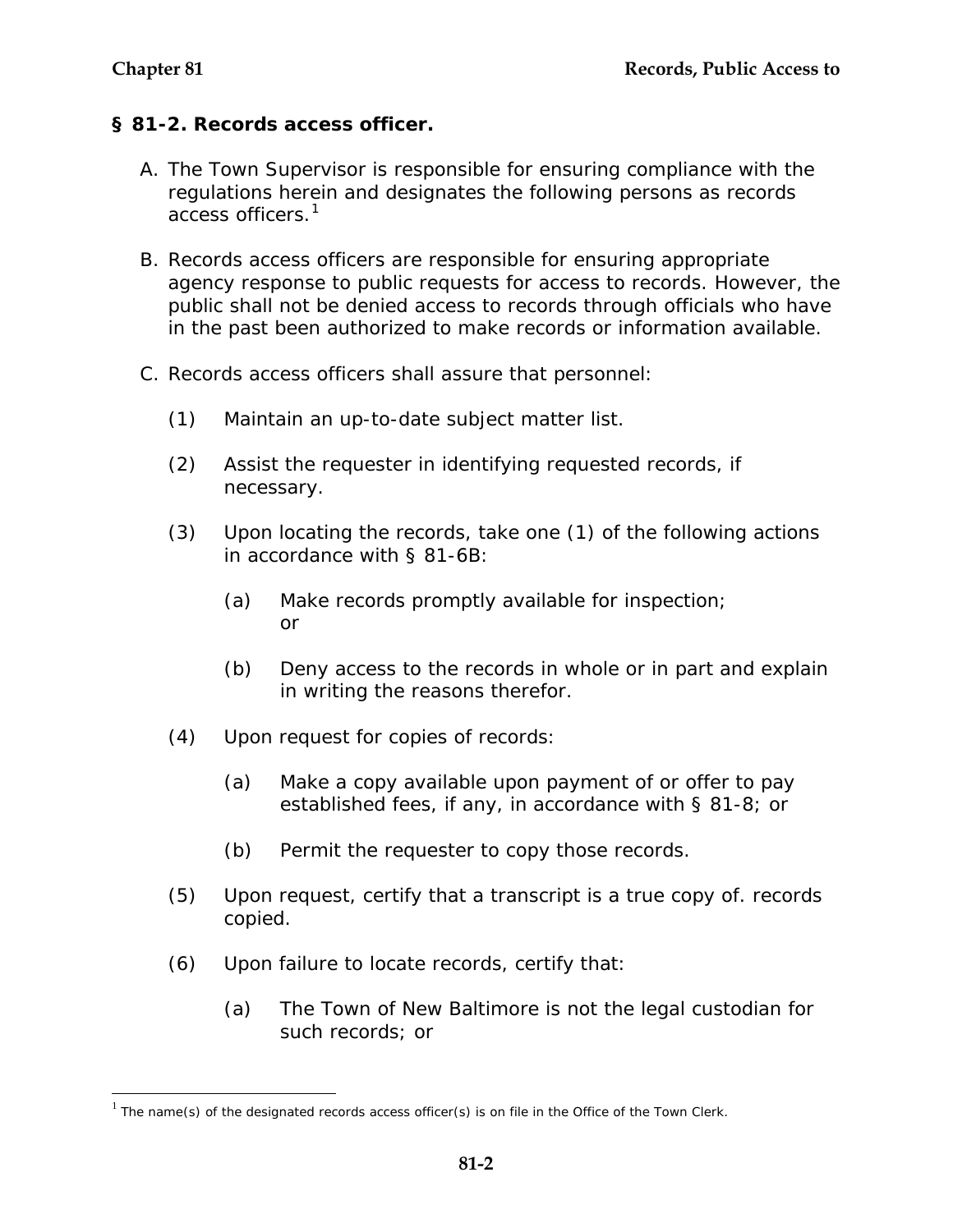(b) The records of which the Town of New Baltimore is a legal custodian, after diligent search, cannot be found.

#### **§ 81-3. Fiscal officer.**

- A. The Town Supervisor is designated the fiscal officer, who shall certify the payroll and respond to requests, in accordance with § 81-6B, for an itemized record setting forth the name, address, title and salary of every officer or employee of the agency. **[Amended 4-8-86]**
- B. The fiscal officer shall make the payroll items listed above available to any person, including bona fide members of the news media as required under § 88, Subdivision 1g and i and Subdivision 10, of the Freedom of Information Law. $2$

## **§ 81-4. Location of records. [Amended 4-8-86]**

Records shall be available for public inspection and copying at the Town Clerk's office or at the location where they are kept.

## **§ 81-5. Hours for public inspection.**

Requests for public access to records shall be accepted and records produced during all hours regularly open for business.

These hours are: 9:00 a.m. to 12:00 noon and 1:00 p.m. to 4:00 p.m. (NOTE: Agencies and municipalities which do not have daily regular business hours should consult Section 5 of the Appendix.<sup>[3](#page-2-1)</sup>)

#### **§ 81-6. Requests for public access to records.**

- A. Where a request for records is required, such request may be oral or in writing. However, written requests shall not be required for records that have been customarily available without written request.
- B. Time for response to request.

 $\overline{a}$ 

(1) Except under extraordinary circumstances, officials shall respond

<span id="page-2-0"></span> $2$  Former §88 of the Public Officers Law was repealed by L. 1977, c. 933. See now §§ 87 through 89 of the Public Officers Law

<span id="page-2-1"></span> $3$  Section 5 of the Appendix to this resolution is on file in the office of the Town Clerk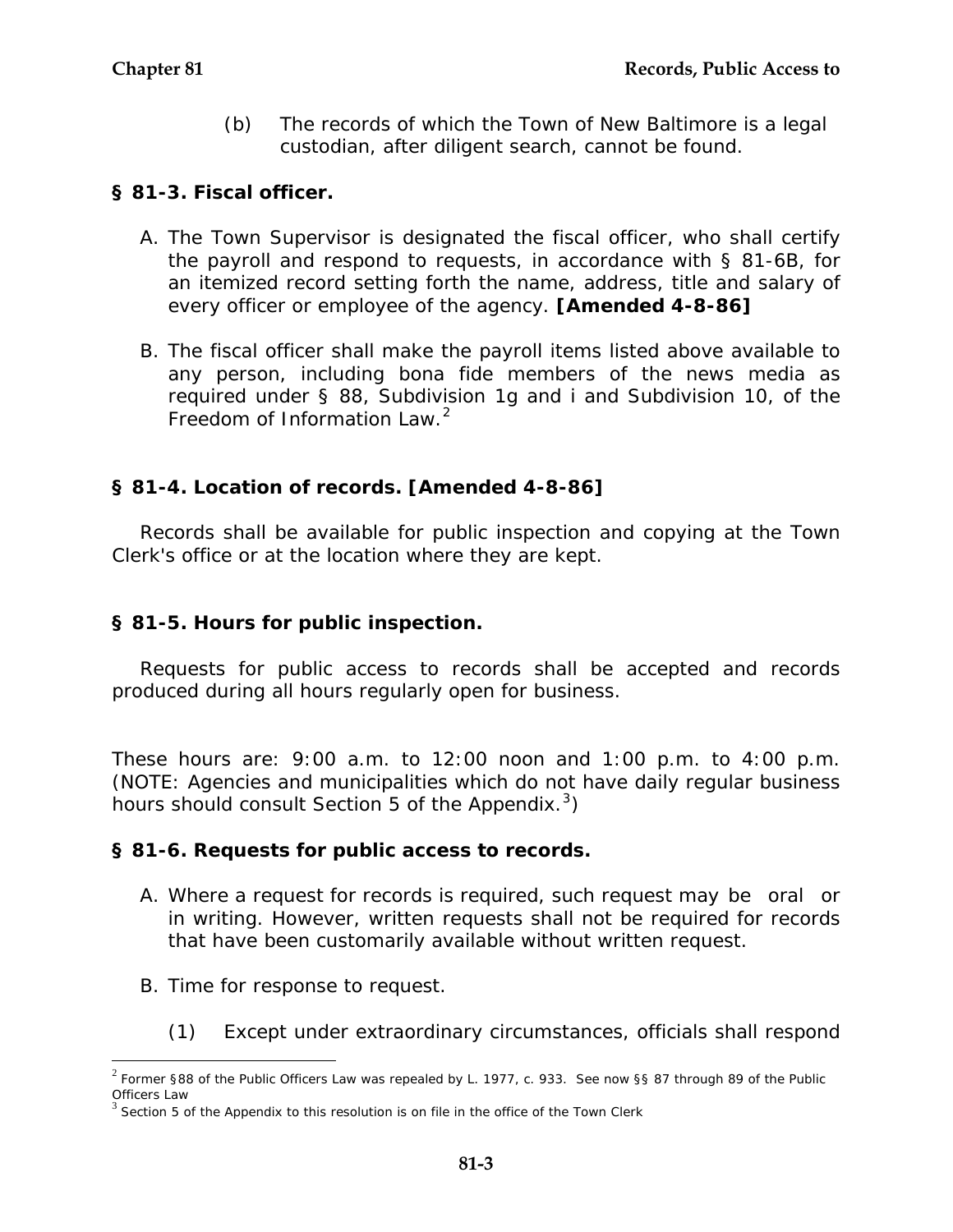to a request for records no more than five (5) business days after receipt of the request, whether the request is oral or in writing.

- (2) If, because of extraordinary circumstances, more than five (5) business days are required to respond to a request, receipt of the request shall be acknowledged within five (5) business days after the request is received. The acknowledgment shall state the reason for delay and estimate the date when a reply will be made.
- C. A request for access to records should be sufficiently detailed to identify the records. Where possible, the requester should supply information regarding dates, titles, file designations or other information which may help identify the records. However, a request for any or all records falling within a specific category conforms to the standard that records be identifiable.
- D. Subject matter list.
	- (1) A current list, by subject matter, of all records produced, filed or first kept or promulgated after September 1, 1974, shall be available for public inspection and copying. The list shall be sufficiently detailed to permit the requester to identify the file category of the records sought.
	- (2) The subject matter list shall be updated periodically, and the date of the most recent updating shall appear on the first page. The updating of the subject matter list shall not be less than semiannually.

NOTE: To assist requesters, a copy of the subject matter list may be filed with regulations governing access to records.

E. No records may be removed by the requester from the office where the record is located without the permission of the Town Board.

## **§ 81-7. Denial of access to records.**

A. Denial of access to records shall be in writing, stating the reason therefor and advising the requester of the right to appeal to the individual or body established to hear appeals.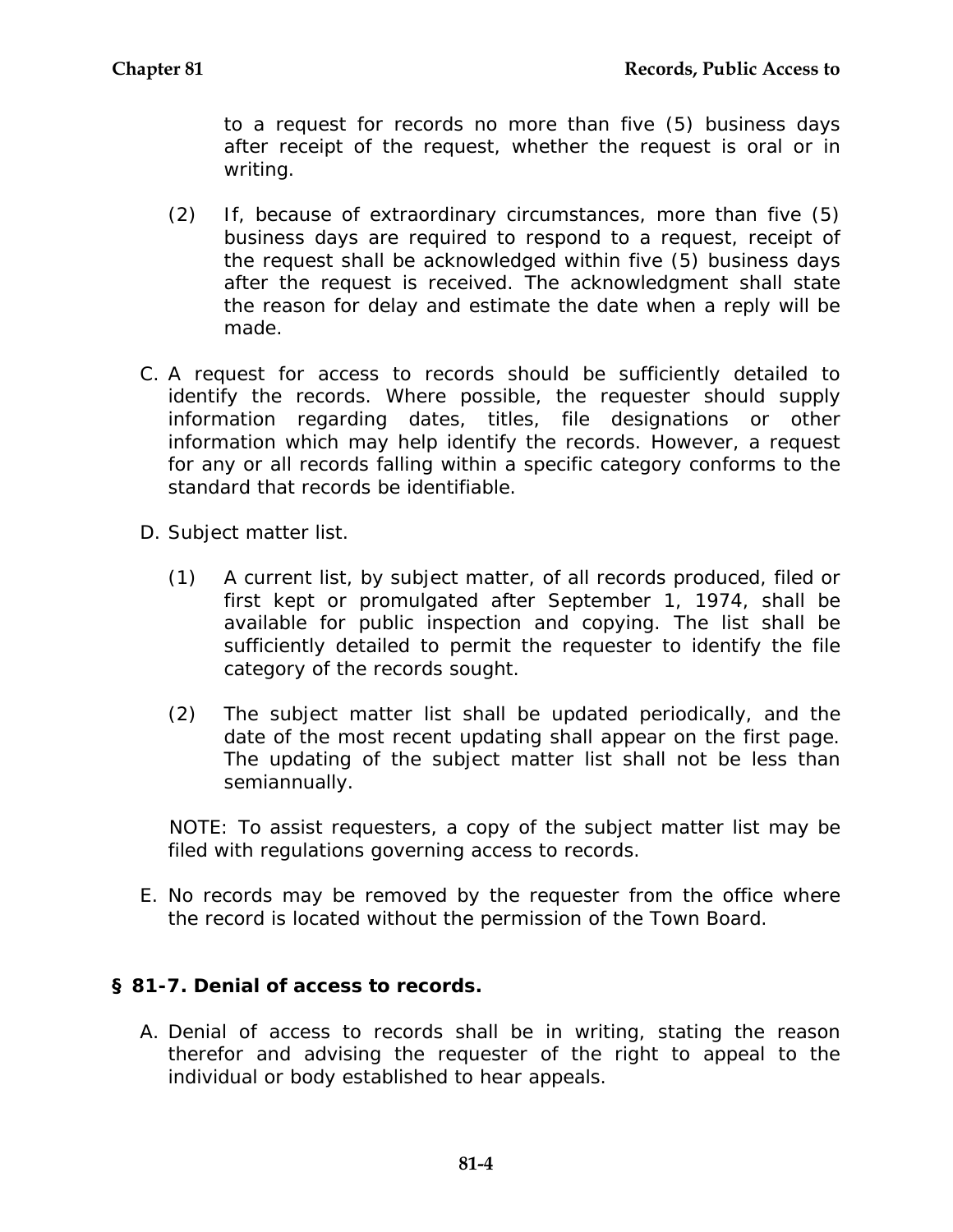- B. If requested records are not provided promptly, as required in § 81-6B of this chapter, such failure shall also be deemed a denial of access.
- C. The following person or persons or body shall hear appeals for denial of access to records under the Freedom of Information Law.<sup>[4](#page-4-0)</sup>
- D. The time for deciding an appeal by the individual or body designated to hear appeals shall commence upon receipt of written appeal identifying:
	- (1) The date of the appeal.
	- (2) The date and location of the requests for records.
	- (3) The records to which the requester was denied access.
	- (4) Whether the denial of access was in writing or was by failure to provide records promptly as required by § 81-6B.
	- (5) The name and return address of the requester.
- E. The individual or body designated to hear appeals shall inform the requester of its decision in writing within seven (7) business days of receipt of an appeal.
- F. A final denial of access to a requested record, as provided for in Subsection E of this section, shall be subject to court review, as provided for in Article 78 of the Civil Practice Law and Rules.

## **§ 81-8. Fees.**

 $\overline{a}$ 

- A. There shall be no fee charged for:
	- (1) Inspection of records.
	- (2) Search for records.
	- (3) Any certification pursuant to this chapter.
- B. The fee for photocopies not exceeding eight and one-half by fourteen

<span id="page-4-0"></span> $4$  The person, persons or body to hear appeals for denial of access to records was not set forth in the original resolution.